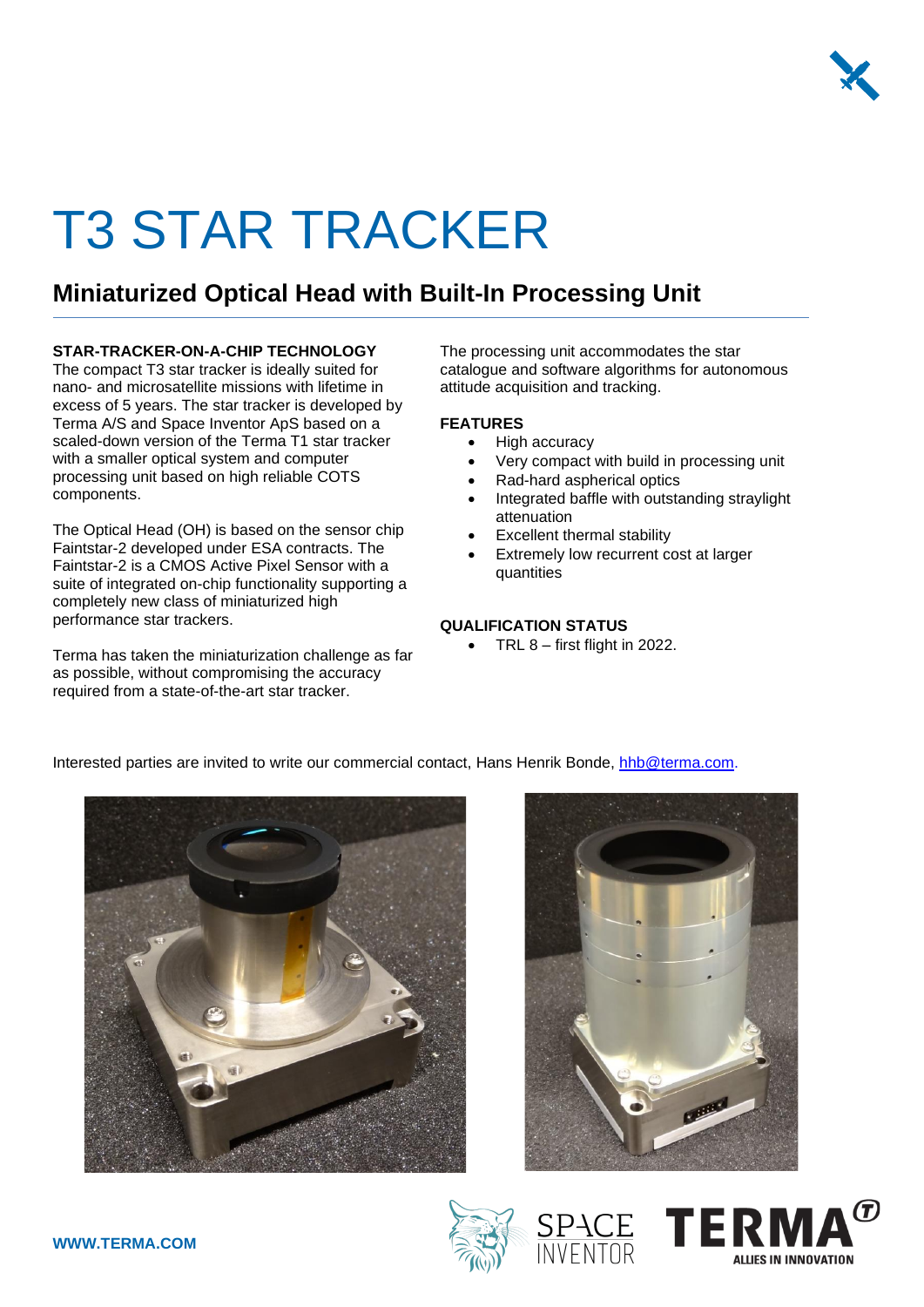## Miniaturized Optical Head with Built-In Processing Unit

|                                                                | T <sub>3</sub>                                                                |  |
|----------------------------------------------------------------|-------------------------------------------------------------------------------|--|
| Accuracy                                                       | See below                                                                     |  |
| Maximum Update Rate                                            | 5 Hz                                                                          |  |
| <b>Slew Rate</b>                                               | < 0.3 deg/sec full performance<br>< 1.5 deg/sec reduced performance           |  |
| Acquisition time                                               | 10 <sub>s</sub>                                                               |  |
| Sun exclusion angle (shown example, other options on request)  | 37.5 deg                                                                      |  |
| SAA & SEU Tolerance<br>worst case GEO flux (25k protons/cm2/s) | Acquisition & tracking full performance                                       |  |
| Field of View                                                  | 20 deg circular, full moon accepted in FOV                                    |  |
| <b>APS Resolution</b>                                          | 1024 x 1024 pixels                                                            |  |
| Lifetime                                                       | > 5 years                                                                     |  |
| Lenses                                                         | Aspherical, radiation hard glasses                                            |  |
| Power consumption                                              | 2 W                                                                           |  |
| <b>Supply Voltage</b>                                          | $5 - 12V$                                                                     |  |
| Spacecraft Interface (TC/TM)                                   | CAN or RS422                                                                  |  |
| Interface Connector                                            | Harwin M80                                                                    |  |
| <b>Computer Architecture</b>                                   | Zynq Ultrascale                                                               |  |
| <b>Mass</b>                                                    | 350g                                                                          |  |
| <b>Dimensions</b>                                              | 60 x 60 x 100 mm <sup>3</sup>                                                 |  |
| <b>Operating Temperature</b>                                   | -40 °C to +30 °C (full performance)<br>+30 °C to +50 °C (reduced performance) |  |
| <b>Survival Temperature</b>                                    | $-40$ °C to $+70$ °C                                                          |  |

#### **T3 STAR TRACKER ACCURACY**

| <b>Performance</b>                    |                    |                 | <b>BOL (EOL)</b> |  |
|---------------------------------------|--------------------|-----------------|------------------|--|
| <b>Bias</b>                           | [arcsec] max       | 10              |                  |  |
| <b>Thermal Stability</b>              | [arcsec/K] max     | 0.1             |                  |  |
| Spatial Error (FOV)                   | [arcsec] 3σ        | 2.1             |                  |  |
| Spatial Error (Pixel)                 | [arcsec] 3σ        | 1.3(1.7)        |                  |  |
|                                       |                    | $+30^{\circ}$ C | $+50^{\circ}$ C  |  |
| Temporal Noise (rate $< 0.3$ deg/sec) | [arcsec] $3\sigma$ | 2.0(2.6)        | 8(10)            |  |
| Temporal Noise (rate $< 0.8$ deg/sec) | [arcsec] 3σ        | 6(8)            | 24 (31)          |  |
| Temporal Noise (rate < 1.50 deg/sec)  | [arcsec] 30        | 22(29)          | 89 (114)         |  |

General remark: All parameters are quoted for normal to Line of Sight (LOS) directions. Along LOS, values are a factor of 7 higher, except for the Bias and Thermal Stability parameters.